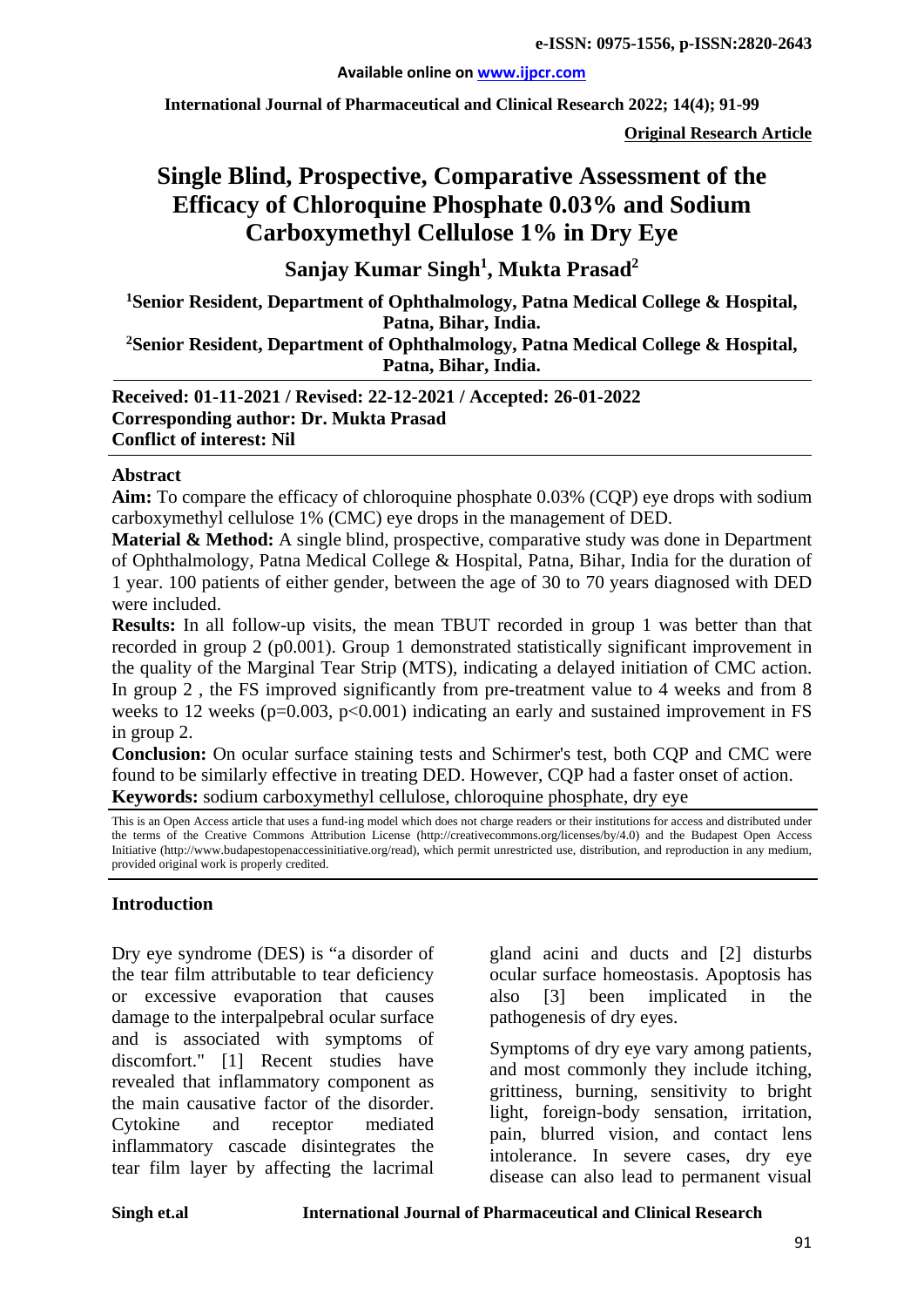impairment. Clinical signs of dry eye also vary among patients depending on the specific cause of the disease and include decreased tear film stability as measured by tear break-up time (TBUT). Patients with severe DES may lose the ability to tear in response to neural stimulation, and are prone to sight-threatening corneal infection and ulceration.[4]

Patients usually present to the ophthalmologist with complaints of foreign body sensation, ocular dryness, ocular grittiness, hyperemia, ocular irritation, burning, itching, photophobia and fluctuation or blurring of vision associated with redness of eyelids and conjunctiva. Ocular examination may reveal stringy mucus and particulate matter in the tear film. Ocular surface becomes lusterless. There is conjunctival xerosis or Bitot's spots in the conjunctiva and filamentary keratitis may be present.[5]

Current therapies for the management of dry eye include drugs for tear supplementation, retention, and stimulation;[6] anti- inflammatory agents; and environmental strategies. Palliative therapies like tear substitutes are currently the most common choice of treatment but have failed to yield high success rates because they give only symptomatic improvement but do not treat underlying cause of disease. The major antiinflammatory agents currently in use include topical corticosteroids and immunomodulatory agents.[7,8]

Carboxy Methyl Cellulose (CMC) ocular drops are one of the widely used Artificial Tears for DES. It is an ocular lubricant, contributing to an alleviation of subjected symptoms seen in mild to moderate DES. The properties of CMC include viscoelasticity which contributes to lubrication of eye surface and decrease the evaporation of tear film. It may also increase humectation of corneal surface. This increases the stability of tear film which, in turn, protects the eye surface

against environmental aggressions (exposure to wind, dust, sun etc.)[9]

Chloroquine is a well-known antiinflammatory drug used in the treatment of rheumatoid arthritis,[10-12] discoid lupus erythematosus,[13] and amoebic hepatitis, [14] Yavuz et al. conducted a study to evaluate effects of systemic hydroxychloroquine on dry eye disease associated with primary Sjogren syndrome and concluded that there is a significant relief on symptoms of DED.[15]

Thus, this study aims to compare the efficacy of chloroquine phosphate 0.03% (CQP) eye drops with sodium carboxymethyl cellulose 1% (CMC) eye drops in the management of DED.

# **Material & Method:**

A single blind, prospective, comparative study was done in Department of Ophthalmology, Patna Medical College & Hospital, Patna, Bihar, India for the duration of 1 year. 100 patients diagnosed with DED, ranging in age from 30 to 70 years. The Declaration of Helsinki's tenets were followed.

Inclusion and exclusion criteria

Patients diagnosed with DED, ranging in age from 30 to 70 years were included. Patients with systemic or local ocular disorders known to produce dry eyes or ocular surface abnormalities, as well as those who had already undergone ocular procedures, were excluded. Patients with dry eyes or ocular surface problems who were taking local or systemic drugs were also excluded from the research.

# Grouping

Participants were placed into two groups of 70 patients each at random. Patients in Group 1 received CMC 1 percent 4 times a day for 12 weeks, while patients in Group 2 received CQP 0.03 percent 2 times a day for 12 weeks.

Methodology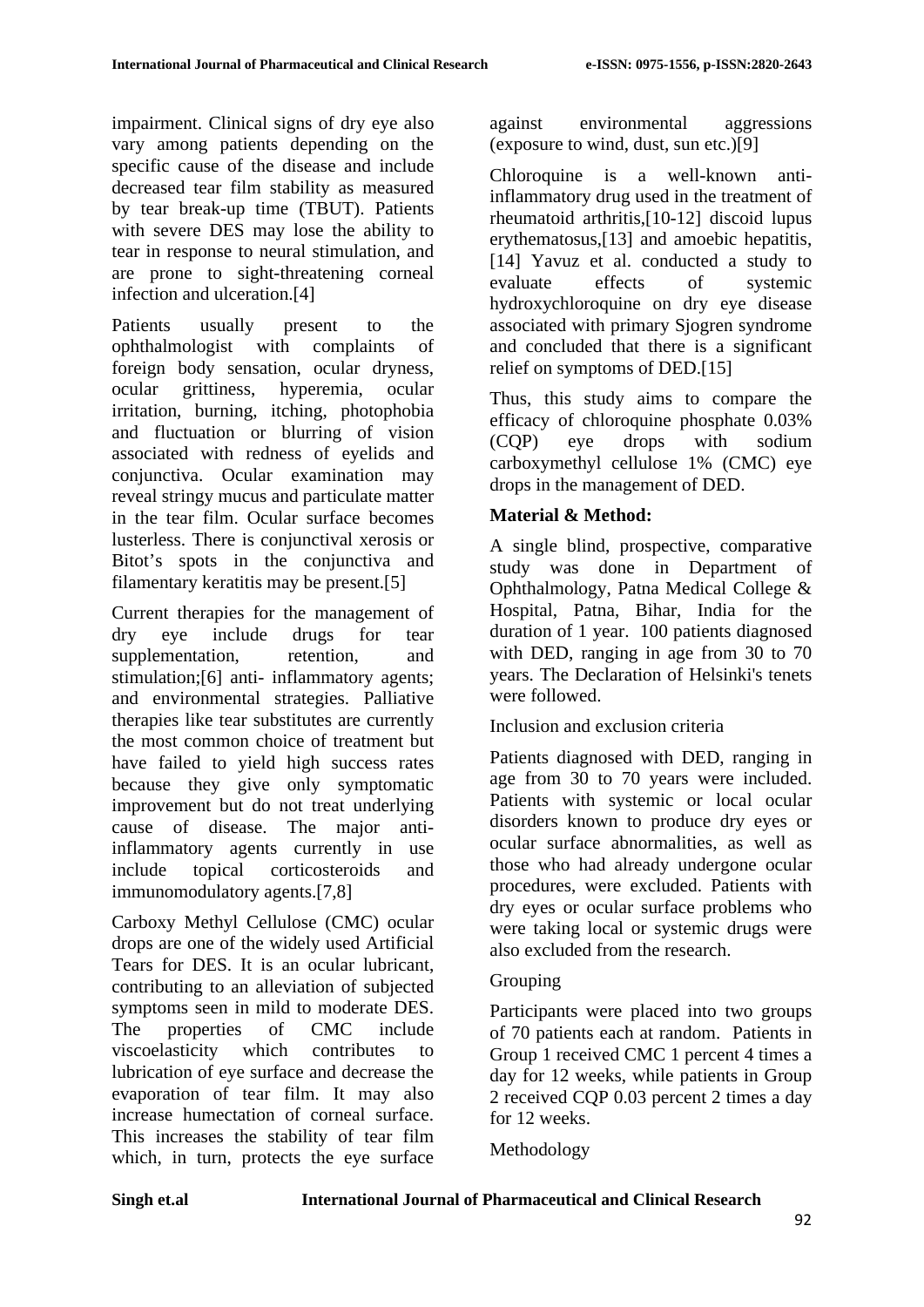After informed and written consent, a detailed history of ocular complaints was

taken as per the questionnaire in Table 1. [16]

| Sr. No. | A questionnaire of ocular symptoms pertaining to dry eye:  |
|---------|------------------------------------------------------------|
|         | Do your eyes ever feel dry?                                |
|         | Do you ever feel a gritty or sandy sensation in your eyes? |
|         | Do your eyes ever have a burning sensation?                |
|         | Do your eyes ever feel sticky?                             |
|         | Do your eyes ever feel watery?                             |
|         | Are your eyes ever red?                                    |
|         | Do you notice crust or discharge on your lashes?           |
|         | Do you find it difficult to open your eyes in the morning? |

|  |  | Table 1: Depicting a questionnaire on DED |  |
|--|--|-------------------------------------------|--|
|--|--|-------------------------------------------|--|

Answers to these questions were recorded as rarely (at least once in 3–4 months), sometimes (once in 2–4 weeks), often (at least once a week) or all the time. Presence of one or more symptoms often or all the time were taken as positive.

After a brief general and systemic examination, a detailed ocular examination was performed, which included recording visual acuity with Snellen's chart, evaluating the condition of the lids, Meibomian glands, conjunctival surface, and corneal surface, and evaluating the condition of the lids, Meibomian glands, conjunctival surface, and corneal surface. A thorough examination of the anterior

and posterior segments was carried out. The DED profile includes TBUT, marginal tear strip evaluation, Schirmer's 1 test, and fluorescein, Rose Bengal, and Lissamine green staining of ocular surfaces. The cornea and conjunctiva stains were graded using the Van Bijsterveld grading system. Patients with no symptoms but positive clinical evidence or tests were also diagnosed with dry eye.

Follow up was done after every 4 weeks for 12 weeks by evaluating symptoms, signs, testing and scoring in both the groups. Grading was assessed by Khurana's grading system

 $\overline{\phantom{a}}$ 

(Tables 2 and 3).

| Tear function test                   | Score0      | Score1           | Score 2                                              | Score 3 |
|--------------------------------------|-------------|------------------|------------------------------------------------------|---------|
| TBUT (in sec)                        | >10         | $6.1 - 10$       | $3.1 - 6$                                            | $0 - 3$ |
| Marginal tear strip                  | Intact      | Scanty           | Markedly<br>diminished<br><b>or</b><br>discontinuous | Absent  |
| Fluorescein staining                 | No staining | Fine<br>punctate | Coarse punctate                                      | Diffuse |
| Schirmer's 1 test (in<br>mm/5min)    | >10         | $5-10$           | $3-4$                                                | $0 - 2$ |
| Rose Bengal staining<br>score        | $0 - 3$     | $4 - 5$          | $6 - 7$                                              | $8-9$   |
| Lissamine<br>green<br>staining score | $0 - 3$     | $4 - 5$          | $6 - 7$                                              | $8-9$   |

**Table 2: Showing scoring system for Khurana's grading system for dry eye**  $\overline{1}$  , and the set of  $\overline{1}$ 

 $\blacksquare$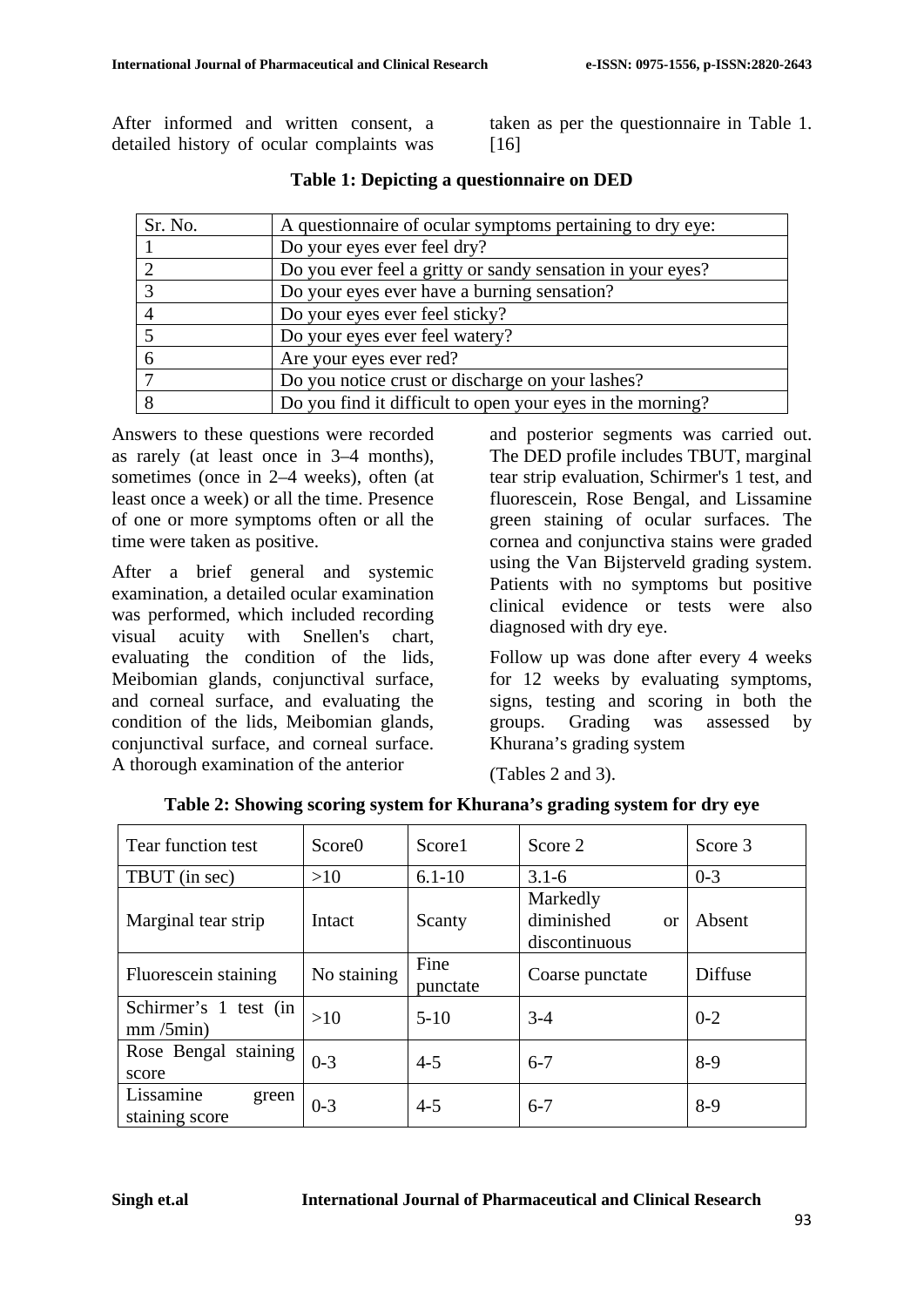| Total score | Severity of dry eye |
|-------------|---------------------|
| $0-1$       | No Dry eye          |
|             | Dry eye suspect     |
| $3 - 8$     | Mild dry eye        |
| $9 - 13$    | Moderate dry eye    |
| $14 - 18$   | Severe dry eye      |
|             |                     |

**Table 3: Showing grading of dry eye as per Khurana's grading system of DED**

## **Statistical analysis**

The results were entered into Microsoft Excel sheet and then in SPSS software for statistical analysis. Qualitative data were analysed using Chi square test and quantitative data with student t test. Degree of improvement of parameters on subsequent follow up visits was assessed using repeated ANOVA. Degree of improvement between the two groups was compared using Two Way ANOVA test. Marginal Homogeneity test was used to measure change in severity of parameters. **Results:**

In terms of age and gender distribution, the two groups were comparable. The majority of patients were between the ages of 61 and 70, demonstrating that DED is an old age condition.

**Figure 1 & 2:** In all follow-up visits, the mean TBUT recorded in group 1 was better than that recorded in group 2 (p0.001). The difference in TBUT values between the two groups after 12 weeks of treatment from pre-treatment levels was statistically significant (p0.001), indicating that both medications have a significant effect on TBUT. The rate of improvement was likewise similar in the two groups (p=0.209), meaning that the time taken by both medicines to restore the TBUT to normal levels is about identical.

**Figures 3 & 4:** Between 8 and 12 weeks (p0.001), Group 1 demonstrated statistically significant improvement in the quality of the Marginal Tear Strip (MTS), indicating a delayed initiation of CMC action. Group 2 on the other hand, demonstrated a significant improvement in MTS quality for the first 8 weeks before

plateauing, indicating early commencement of action and rapid attainment of maximum respite with CQP  $(p=0.015$  at the first visit,  $p=0.040$ at the second visit, and p=0.887 at the third visit). The maximum improvement with CMC was higher than with CQP (p=0.001 at 12 weeks).

**Figure 5 & 6:** The severity of fluorescein staining (FS) of ocular surface did not change significantly from pre-treatment levels to 8 weeks  $(p=0.118, p=0.637)$  in group 1, whereas it improved significantly from 8 weeks to 12 weeks with  $p = 0.006$ ; thus, suggesting delayed improvement in group 1. In group 2 , the FS improved significantly from pretreatment value to 4 weeks and from 8 weeks to 12 weeks  $(p=0.003, p<0.001)$  indicating an early and sustained improvement in FS in group 2.

On rose bengal staining (RBS) score, there was no statistically significant difference between the two groups ( $p=0.443$ ,  $p=0.792$ ) at 4 and 8 weeks, and  $p=0.581$  at 12 weeks). As a result, it can be stated that the degree of improvement in this DED parameter is comparable for both medicines. As a result, the medications had the same efficacy in improving RBS score.

In both groups, the difference in Schirmer's test values from pre-treatment levels to those attained after 12 weeks of treatment was statistically significant (p0.001). When the rates of improvement of the mean Schirmer's test value in both groups were compared, however, a statistically significant difference was found.  $(p=0.119)$ . As a result, although both medications are equally beneficial in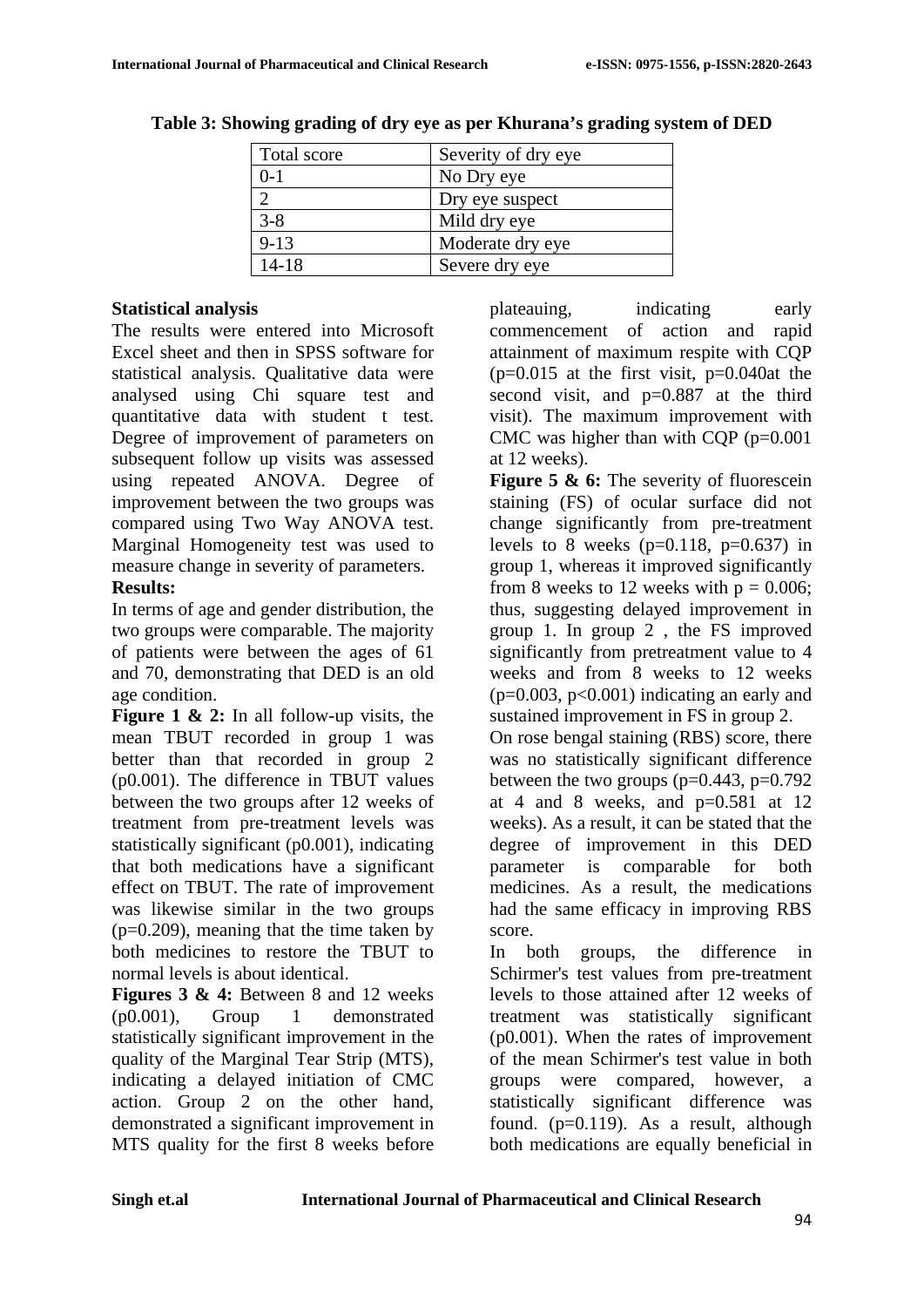terms of the Schirmer's score at the end of the trial ( $p=0.228$  at 12 weeks), it can be reasonably inferred that the rate of improvement of this DED parameter is greater in group 2 patients treated with CQP.

The severity of DED was graded into mild, moderate and severe according to the Khurana's grading system and was compared at each follow up. In both the groups, the improvement in severity of DED was significant from pre-treatment to 12 weeks post treatment (p<0.001). The observed p value at 4 weeks was 0.058 indicating no significant difference between the two groups whereas a significant difference was observed at 8 weeks and 12 weeks  $(p=0.005, p=0.007)$ . Therefore, both the drugs reduce severity of the disease with CQP having faster onset of action.



**Figure 1: Linear trend of improvement of all parameters in group 1**

**Figure 2: Trend lines of improvement of different parameters in group 2**

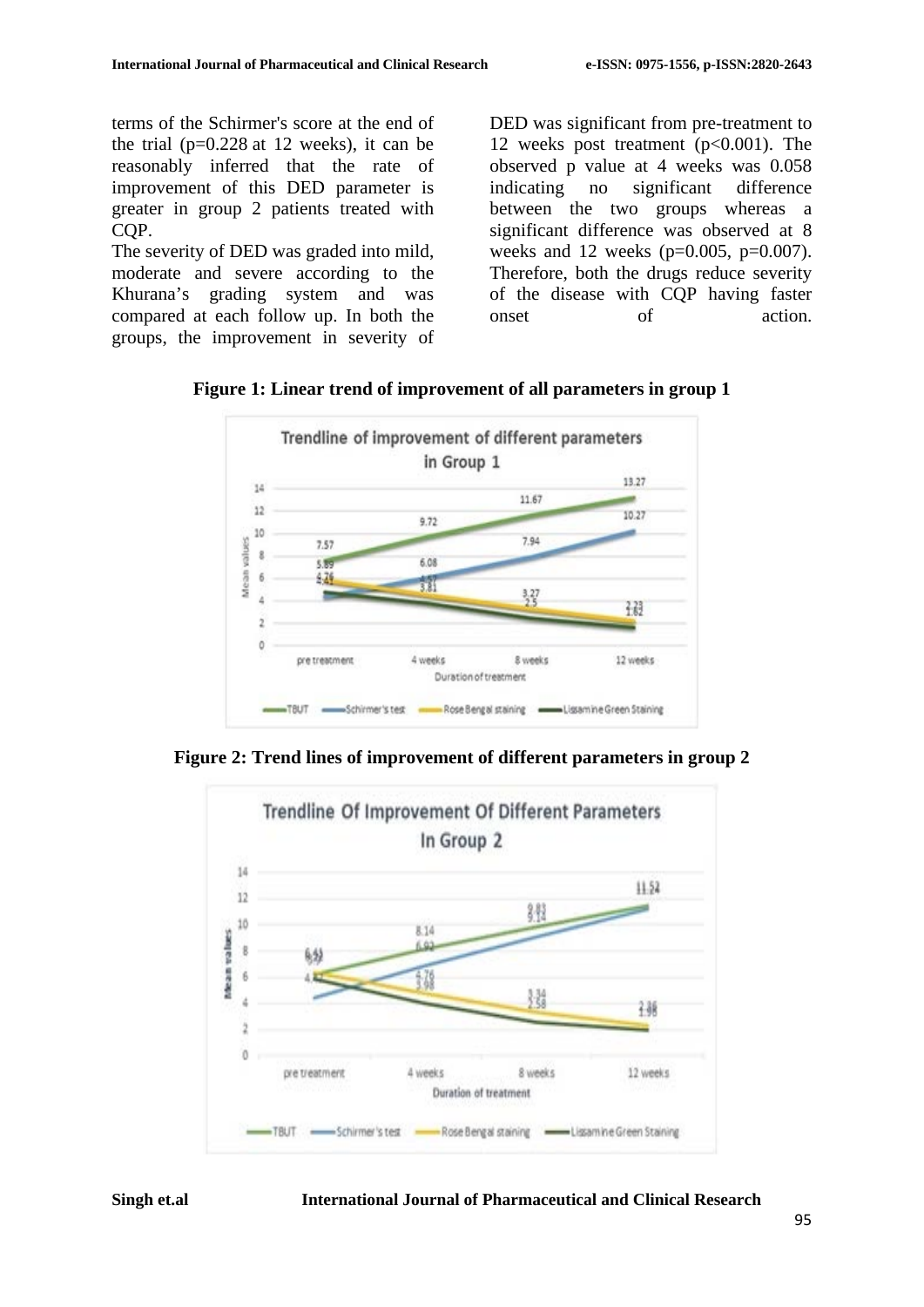

**Figure 3: Distribution of marginal tear strip in group1**

**Figure 4: Marginal tear strip in group 2**



**Figure 5: Fluoroscein staining patterns in DED in group 1**



## **Singh et.al International Journal of Pharmaceutical and Clinical Research**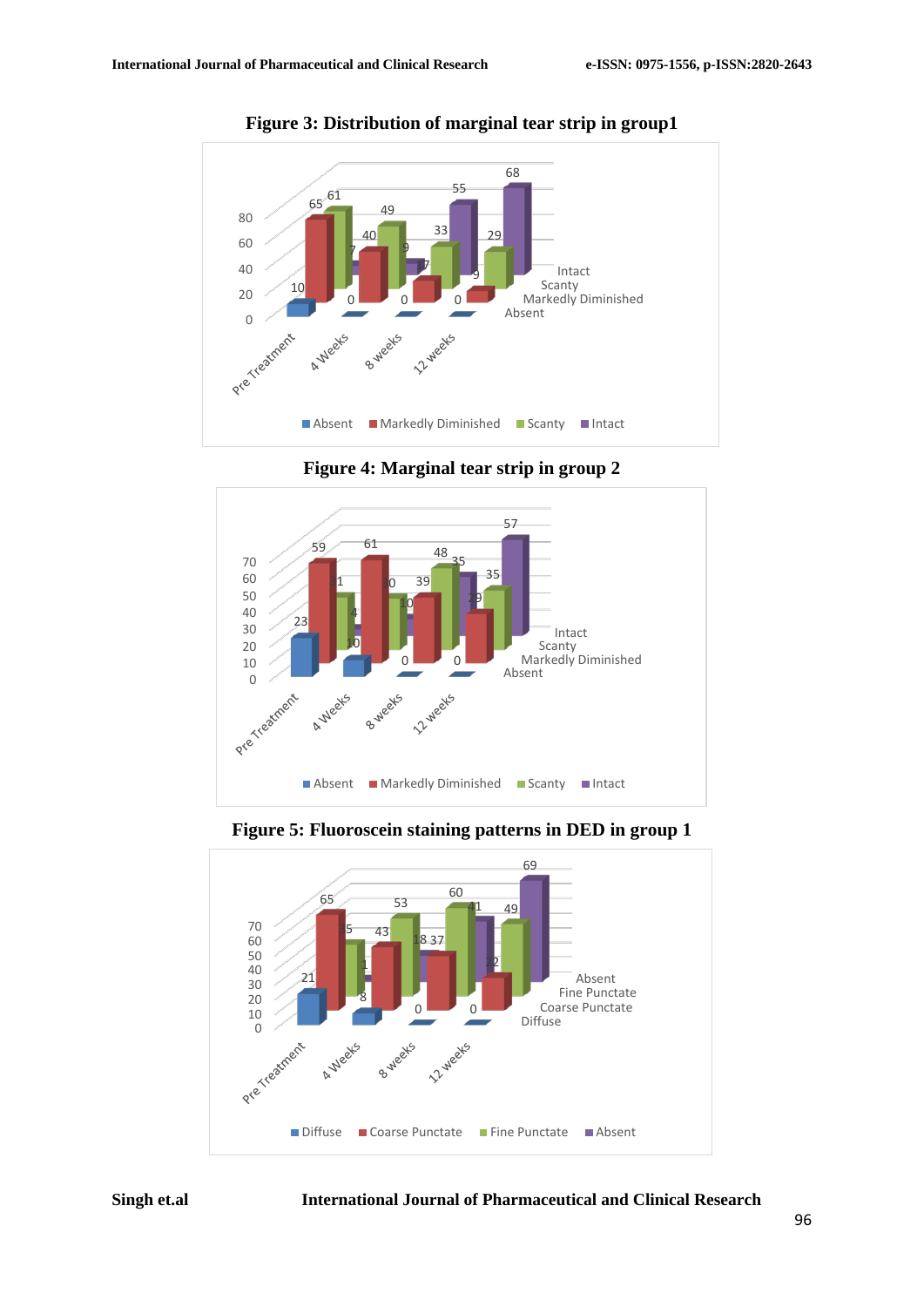

**Figure 6: Showing fluoroscein staining pattern in group 2**

## **Discussion:**

Ageing and post menopause known to be associated with DED. In a study conducted by Kinoshita et al., on a total of 308 patients with dry eye, the mean age was 55.2 years.[17, 18]

Many of the clinical trials have already proved the superiority of CMC over Sodium hyaluronate.[19] When a viscous, anionic charged Carboxy Methyl Cellulose (CMC, 100,000 mw) solution was compared with a neutral Hydroxyl Methyl Cellulose (HPMC) solution, CMC was shown to have a significantly slower rate of clearance from the eye.[20]

Chloroquine Phosphate group showed early improvement than CMC group. However, overall improvement in tear film at the end of 12 weeks was similar in both groups. In a similar study conducted by Bhavsar et al.,[17] significant changes in Schirmer's test value were reported and it was concluded that both drugs are efficacious but CQP is more efficacious than CMC. These findings are not consistent with our study.[21]

Kaercher et al. conducted a multicenter, non interventional, observational, openlabel study. The purpose was to evaluate the efficacy and tolerability of a dry eye

product containing Sodium CMC (0.5%) and glycerol (pure glycerin) (0.9%), in patients with KCS. Disease severity, tear break-up time (TBUT), tolerability, and change in clinical symptoms were recorded at baseline and at final visit (2 to 4 weeks after first treatment) on 5277 patients. 85.4% of the total patients reported improvement in local comfort where as 75.1% of patients felt an improvement in symptoms after changing their treatment. The study concluded the eye drops with Sodium CMC 0.5% with Glycerol 0.9 % was well tolerated and improved DES. [22]

A statistically significant reduction in Lissamine green staining score as early as 4 weeks in both the groups was seen which was continuous over the period of 12 weeks as compared to their pretreatment levels. Statistically significant better response was seen in group-2 (CQP) as compared to group-1 (CMC).

#### **Conclusion:**

On ocular surface staining tests and Schirmer's test, both CQP and CMC were found to be similarly effective in treating DED. However, CQP had a faster onset of action. Differences in findings can be attributed to different mechanisms of action of CMC and CQP. CMC acts as an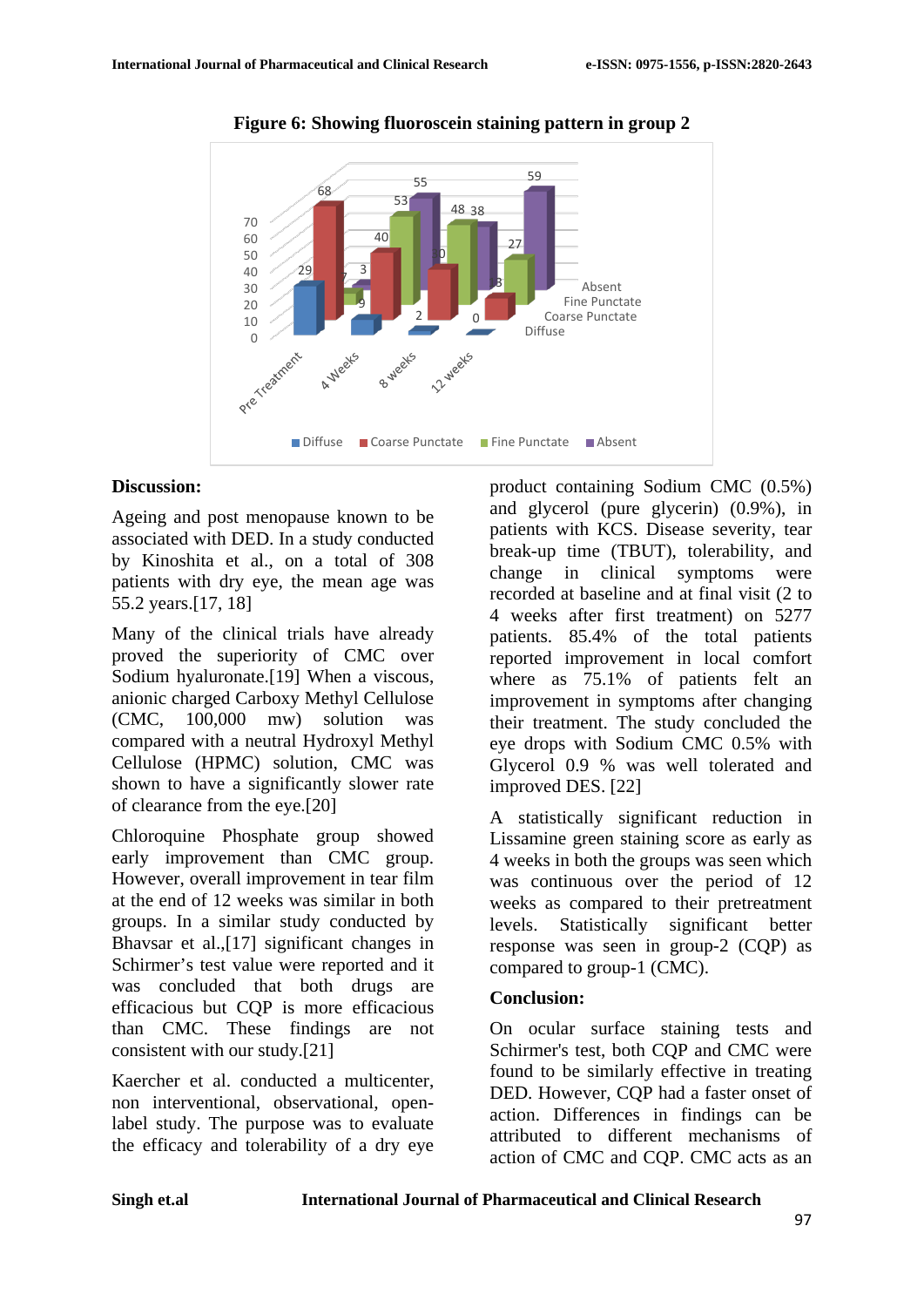eye lubricant with little effect on pathophysiology of DED. CQP is postulated to act as an anti-inflammatory and also has an anti-apoptotic effect on ocular surface epithelial cells. This might be the reason behind early improvement in ocular surface staining scores in the CQP group.

# **References:**

- 1. Lemp MA. Report of the National Eye Institute/Industry workshop on Clinical Trials in Dry Eyes. CLAO J 1995;21:221–32.
- 2. Narayana S, Miller WL, Mc Dermott AM. Conjunctival cytokine expression in symptomatic moderate dry eye subjects. Invest Ophthlmol Vis Sci 2006;47:2445-50.
- 3. Gao J, Schwalb TA, Addeo JV, et al. The role of apoptosis in the pathogenesis of canine keratoconjunctivitissicca: the effect of topical cyclosporine A therapy. Cornea 1998;17:654–63.
- 4. Nichols KK. Et al., Patient-reported symptoms in dry eye disease. Ocular Surface. 2006; 4:137–145.
- 5. Mishra B. Prevalence of Dry Eye and Its Association with Various Risk Factors in Rural Setup of Western Uttar Pradesh in a Tertiary Care Hospital. Open J Prev Med. 2016;6(10):4236.
- 6. Pflugfelder SC. Antiinflammatory therapy for dry eye. Am J Ophthalmol 2004;137:337-42.
- 7. Behrens A, Doyle JJ, Stern L, et al. Dysfunctional tear syndrome: a Delphi approach to treatment recommendations. Cornea 2006;25:900-7.
- 8. Pflugfelder SC. Antiinflammatory therapy for dry eye. Am J Ophthalmol 2004;137:337-42.
- 9. AQUASURGETM Eye Drops, Full prescribing information, BAUSCH+ LOMB.
- 10. Titus EO. Recent developments in the understanding of the pharmacokinetics and mechanism of action of chloroquine. Ther Drug Monit. 1989;11(4):369–79.
- 11. Augustijns P, Geusens P, Verbeke N. Chloroquine levels in blood during chronic treatment of patients with rheumatoid arthritis. Eur J ClinPharmacol. 1992;42(4):429–33.
- 12. Augustijns P, Verbeke N. Stereoselective Pharmacokinetic Properties of Chloroquine and De-Ethyl-Chloroquine in Humans. Clin Pharmacokinetics. 1993;24(3):259–69.
- 13. Meinão IM, Sato E, Andrade L, Ferraz MB, Atra E. Controlled trial with chloroquinediphosphate in systemic lupus erythematosus. Lupus. 1996;5(3):237–41.
- 14. Abdi AY, Gustafsson LL, Ericsson O, Hellgren U. Drug recommendations. In: Abdi AY, Gustafsson LL, Ericsson O, Hellgren U, editors. Handbook of drugs for tropical parasitic infections. London: Taylor & Francis Ltd; 1995. p.  $5 - 6$ .
- 15. Yavuz S, Asfuroglu˘ E, Bicakcigil M, Toker E. Hydroxychloroquine improves dry eye symptoms of patients with primary Sjogren's syndrome. Rheumatol Int. 2011;31(8):1045–9.
- 16. Parag Tyagi1, Vandana Sharma 1,\*, J P Chugh1, R S Chauhan1, Ashok Rathi. A comparative study of efficacy of chloroquine phosphate 0.03% and sodium carboxymethylcellulose 1% in dry eye. Indian Journal of Clinical and Experimental Ophthalmology 2021;7(2):302–307
- 17. Dorennavar L, Maurya RP, Singh VP, Singh MK, Sharma K, Sharma R. The role of Rebamipide ophthalmic suspension in management of dry eye disease. Indian J ClinExpOphthalmol. 2015;1(4):191–6. [doi:10.5958/2395-](http://dx.doi.org/10.5958/2395-1451.2015.00025.6) [1451.2015.00025.6.](http://dx.doi.org/10.5958/2395-1451.2015.00025.6)
- 18. Kinoshita S, Awamura S, Oshiden K, Nakamichi N, Suzuki H,